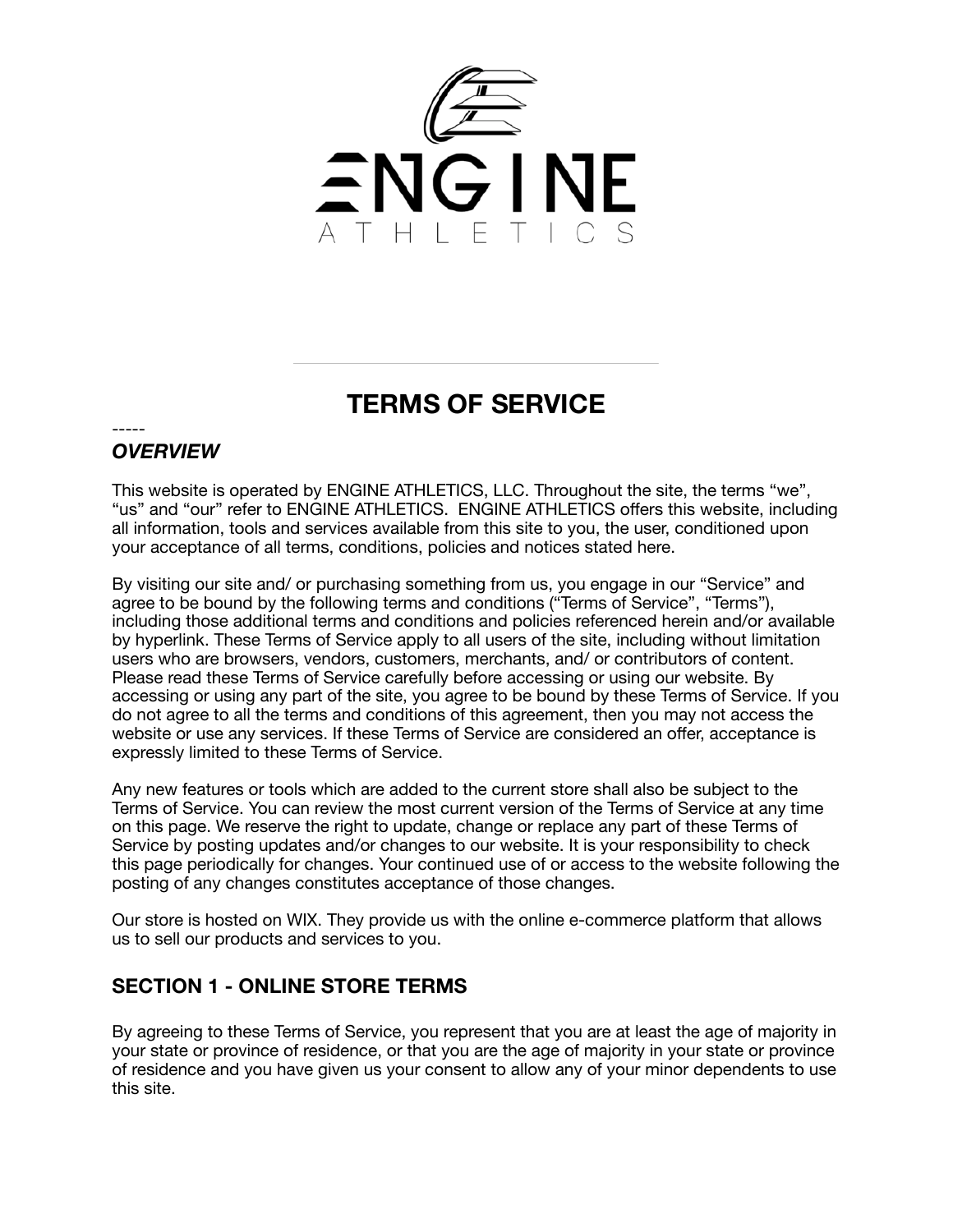You may not use our products for any illegal or unauthorized purpose nor may you, in the use of the Service, violate any laws in your jurisdiction (including but not limited to copyright laws). You must not transmit any worms or viruses or any code of a destructive nature. A breach or violation of any of the Terms will result in an immediate termination of your Services.

# **SECTION 2 - GENERAL CONDITIONS**

We reserve the right to refuse service to anyone for any reason at any time. You understand that your content (not including credit card information), may be transferred unencrypted and involve (a) transmissions over various networks; and (b) changes to conform and adapt to technical requirements of connecting networks or devices. Credit card information is always encrypted during transfer over networks.

You agree not to reproduce, duplicate, copy, sell, resell or exploit any portion of the Service, use of the Service, or access to the Service or any contact on the website through which the service is provided, without express written permission by us.

The headings used in this agreement are included for convenience only and will not limit or otherwise affect these Terms.

#### **SECTION 3 - ACCURACY, COMPLETENESS AND TIMELINESS OF INFORMATION**

 We are not responsible if information made available on this site is not accurate, complete or current. The material on this site is provided for general information only and should not be relied upon or used as the sole basis for making decisions without consulting primary, more accurate, more complete or more timely sources of information. Any reliance on the material on this site is at your own risk.

This site may contain certain historical information. Historical information, necessarily, is not current and is provided for your reference only. We reserve the right to modify the contents of this site at any time, but we have no obligation to update any information on our site. You agree that it is your responsibility to monitor changes to our site.

# **SECTION 4 - MODIFICATIONS TO THE SERVICE AND PRICES**

Prices for our products are subject to change without notice. We reserve the right at any time to modify or discontinue the Service (or any part or content thereof) without notice at any time.

We shall not be liable to you or to any third-party for any modification, price change, suspension or discontinuance of the Service.

# **SECTION 5 - PRODUCTS OR SERVICES (if applicable)**

Certain products or services may be available exclusively online through the website. These products or services may have limited quantities and are subject to return or exchange only according to our Return Policy.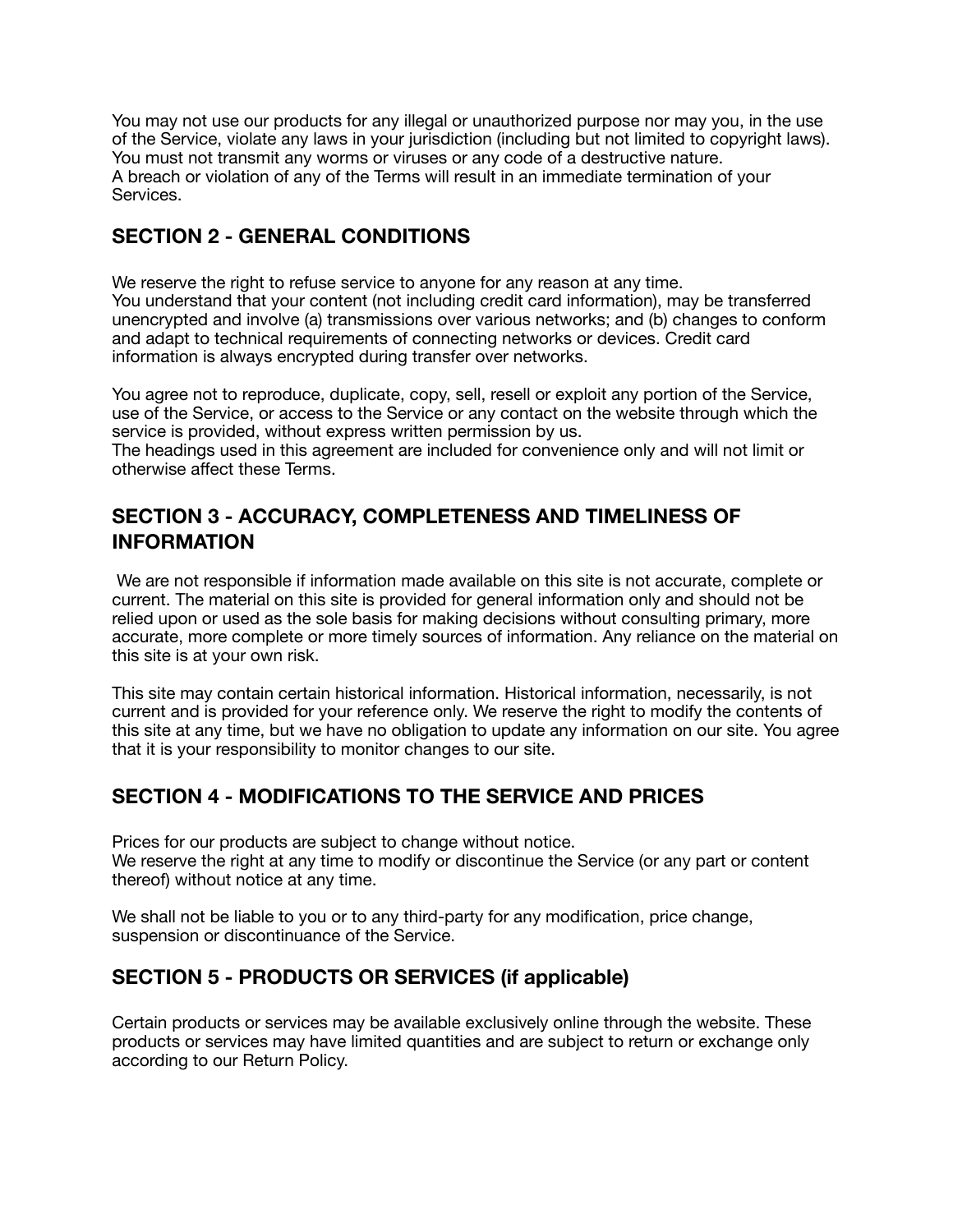We have made every effort to display as accurately as possible the colors and images of our products that appear at the store. We cannot guarantee that your computer monitor's display of any color will be accurate.

We reserve the right, but are not obligated, to limit the sales of our products or Services to any person, geographic region or jurisdiction. We may exercise this right on a case-by-case basis. We reserve the right to limit the quantities of any products or services that we offer. All descriptions of products or

 product pricing are subject to change at any time without notice, at the sole discretion of us. We reserve the right to discontinue any product at any time. Any offer for any product or service made on this site is void where prohibited.

We do not warrant that the quality of any products, services, information, or other material purchased or obtained by you will meet your expectations, or that any errors in the Service will be corrected.

#### **SECTION 6 - ACCURACY OF BILLING AND ACCOUNT INFORMATION**

We reserve the right to refuse any order you place with us. We may, in our sole discretion, limit or cancel quantities purchased per person, per household or per order. These restrictions may include orders placed by or under the same customer account, the same credit card, and/or orders that use the same billing and/or shipping address. In the event that we make a change to or cancel an order, we may attempt to notify you by contacting the e-mail and/or billing address/phone number provided at the time the order was made. We reserve the right to limit or prohibit orders that, in our sole judgment, appear to be placed by dealers, resellers or distributors.

You agree to provide current, complete and accurate purchase and account information for all purchases made at our store. You agree to promptly update your account and other information, including your email address and credit card numbers and expiration dates, so that we can complete your transactions and contact you as needed.

For more detail, please review our Returns Policy.

#### **SECTION 7 - OPTIONAL TOOLS**

We may provide you with access to third-party tools over which we neither monitor nor have any control nor input.

You acknowledge and agree that we provide access to such tools "as is" and "as available" without any warranties, representations or conditions of any kind and without any endorsement. We shall have no liability whatsoever arising from or relating to your use of optional third-party tools.

Any use by you of optional tools offered through the site is entirely at your own risk and discretion and you should ensure that you are familiar with and approve of the terms on which tools are provided by the relevant third-party provider(s).

We may also, in the future, offer new services and/or features through the website (including, the release of new tools and resources). Such new features and/or services shall also be subject to these Terms of Service.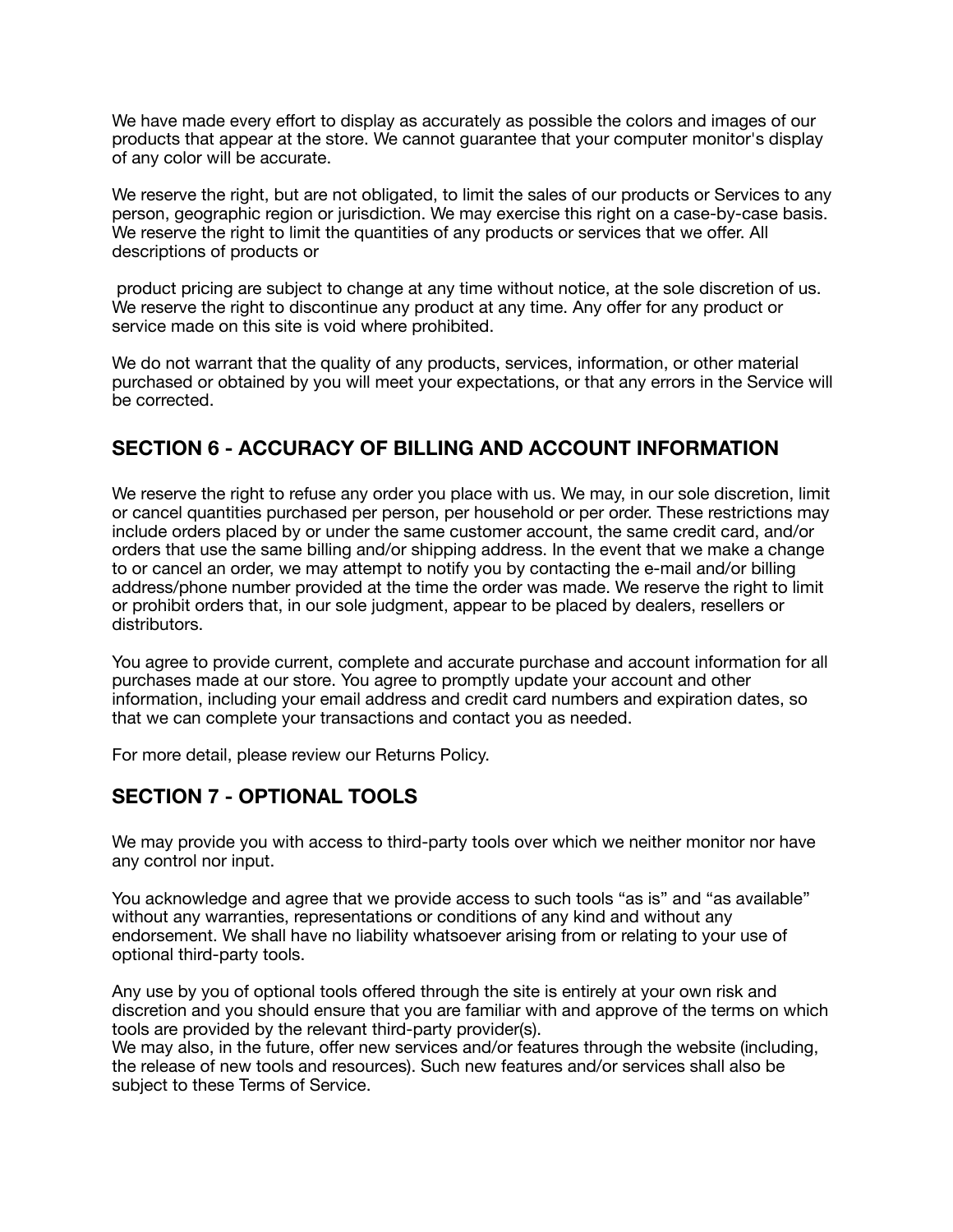# **SECTION 8 - THIRD-PARTY LINKS**

Certain content, products and services available via our Service may include materials from third-parties.

Third-party links on this site may direct you to third-party websites that are not affiliated with us. We are not responsible for examining or evaluating the content or accuracy and we do not warrant and will not have any liability or responsibility for any third-party materials or websites, or for any other materials, products, or services of third-parties.

We are not liable for any harm or damages related to the purchase or use of goods, services, resources, content, or any other transactions made in connection with any third-party websites. Please review carefully the third-party's policies and practices and make sure you understand them before you engage in any transaction. Complaints, claims, concerns, or questions regarding third-party products should be directed to the third-party.

#### **SECTION 9 - USER COMMENTS, FEEDBACK AND OTHER SUBMISSIONS**

If, at our request, you send certain specific submissions (for example contest entries) or without a request from us you send creative ideas, suggestions, proposals, plans, or other materials, whether online, by email, by postal mail, or otherwise (collectively, 'comments'), you agree that we may, at any time, without restriction, edit, copy, publish, distribute, translate and otherwise use in any medium any comments that you forward to us. We are and shall be under no obligation (1) to maintain any comments in confidence; (2) to pay compensation for any comments; or (3) to respond to any comments.

We may, but have no obligation to, monitor, edit or remove content that we determine in our sole discretion are unlawful, offensive, threatening, libelous, defamatory, pornographic, obscene or otherwise objectionable or violates any party's intellectual property or these Terms of Service.

You agree that your comments will not violate any right of any third-party, including copyright, trademark, privacy, personality or other personal or proprietary right. You further agree that your comments will not contain libelous or otherwise unlawful, abusive or obscene material, or contain any computer virus or other malware that could in any way affect the operation of the Service or any related website. You may not use a false e‐mail address, pretend to be someone other than yourself, or otherwise mislead us or third-parties as to the origin of any comments. You are solely responsible for any comments you make and their accuracy. We take no responsibility and assume no liability for any comments posted by you or any third-party.

#### **SECTION 10 - PERSONAL INFORMATION**

Your submission of personal information through the store is governed by our Privacy Policy. To view our Privacy Policy.

# **SECTION 11 - ERRORS, INACCURACIES AND OMISSIONS**

Occasionally there may be information on our site or in the Service that contains typographical errors, inaccuracies or omissions that may relate to product descriptions, pricing, promotions, offers, product shipping charges, transit times and availability. We reserve the right to correct any errors, inaccuracies or omissions, and to change or update information or cancel orders if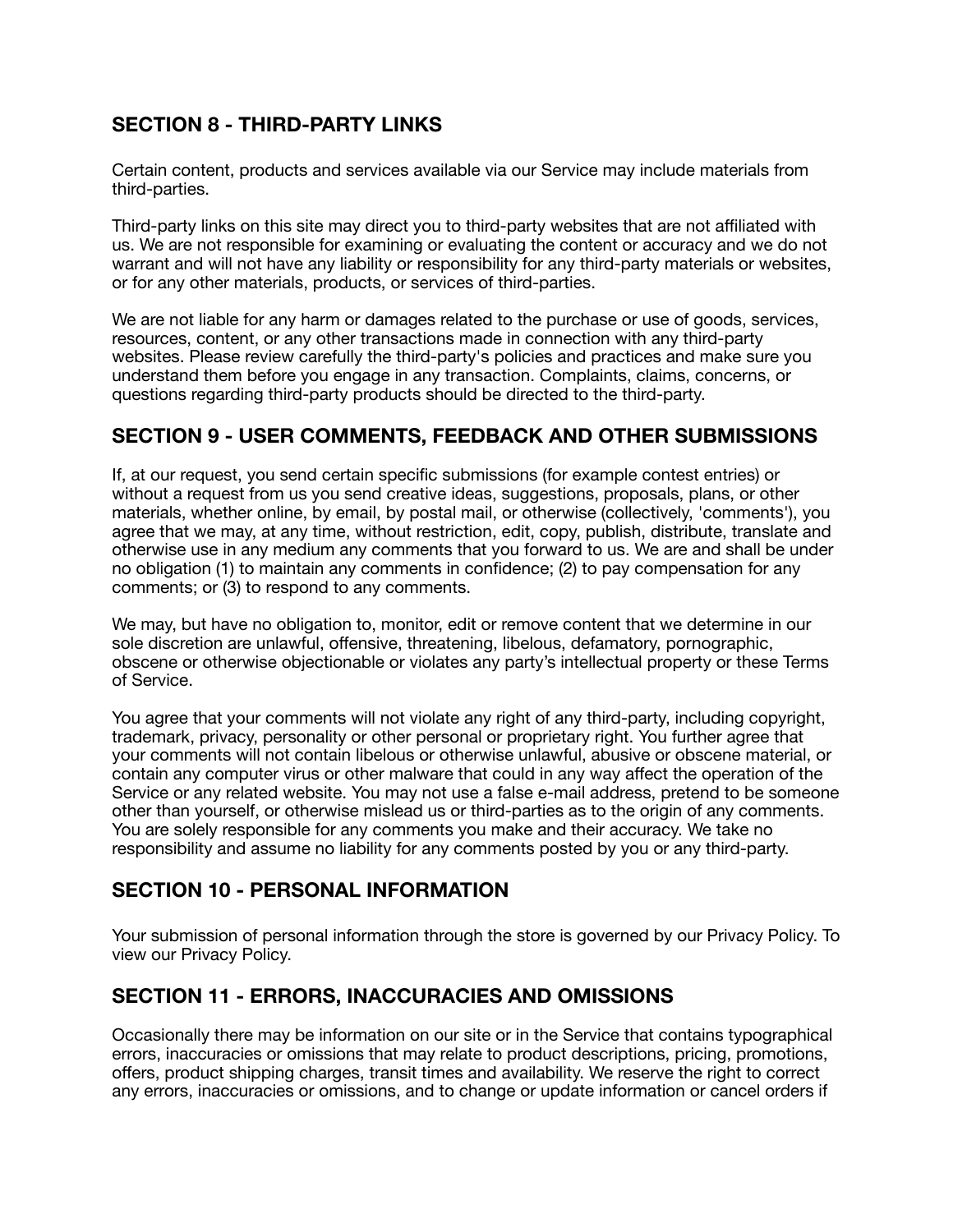any information in the Service or on any related website is inaccurate at any time without prior notice (including after you have submitted your order).

We undertake no obligation to update, amend or clarify information in the Service or on any related website, including without limitation, pricing information, except as required by law. No specified update or refresh date applied in the Service or on any related website, should be taken to indicate that all information in the Service or on any related website has been modified or updated.

#### **SECTION 12 - PROHIBITED USES**

In addition to other prohibitions as set forth in the Terms of Service, you are prohibited from using the site or its content: (a) for any unlawful purpose; (b) to solicit others to perform or participate in any unlawful acts; (c) to violate any international, federal, provincial or state regulations, rules, laws, or local ordinances; (d) to infringe upon or violate our intellectual property rights or the intellectual property rights of others; (e) to harass, abuse, insult, harm, defame, slander, disparage, intimidate, or discriminate based on gender, sexual orientation, religion, ethnicity, race, age, national origin, or disability; (f) to submit false or misleading information; (g) to upload or transmit viruses or any other type of malicious code that will or may be used in any way that will affect the functionality or operation of the Service or of any related website, other websites, or the Internet; (h) to collect or track the personal information of others; (i) to spam, phish, pharm, pretext, spider, crawl, or scrape; (j) for any obscene or immoral purpose; or (k) to interfere with or circumvent the security features of the Service or any related website, other websites, or the Internet. We reserve the right to terminate your use of the Service or any related website for violating any of the prohibited uses.

#### **SECTION 13 - DISCLAIMER OF WARRANTIES; LIMITATION OF LIABILITY**

We do not quarantee, represent or warrant that your use of our service will be uninterrupted, timely, secure or error-free.

We do not warrant that the results that may be obtained from the use of the service will be accurate or reliable.

You agree that from time to time we may remove the service for indefinite periods of time or cancel the service at any time, without notice to you.

You expressly agree that your use of, or inability to use, the service is at your sole risk. The service and all products and services delivered to you through the service are (except as expressly stated by us) provided 'as is' and 'as available' for your use, without any representation, warranties or conditions of any kind, either express or implied, including all implied warranties or conditions of merchantability, merchantable quality, fitness for a particular purpose, durability, title, and non-infringement.

In no case shall ENGINE ATHLETICS, our directors, officers, employees, affiliates, agents, contractors, interns, suppliers, service providers or licensors be liable for any injury, loss, claim, or any direct, indirect, incidental, punitive, special, or consequential damages of any kind, including, without limitation lost profits, lost revenue, lost savings, loss of data, replacement costs, or any similar damages, whether based in contract, tort (including negligence), strict liability or otherwise, arising from your use of any of the service or any products procured using the service, or for any other claim related in any way to your use of the service or any product, including, but not limited to, any errors or omissions in any content, or any loss or damage of any kind incurred as a result of the use of the service or any content (or product) posted, transmitted, or otherwise made available via the service, even if advised of their possibility.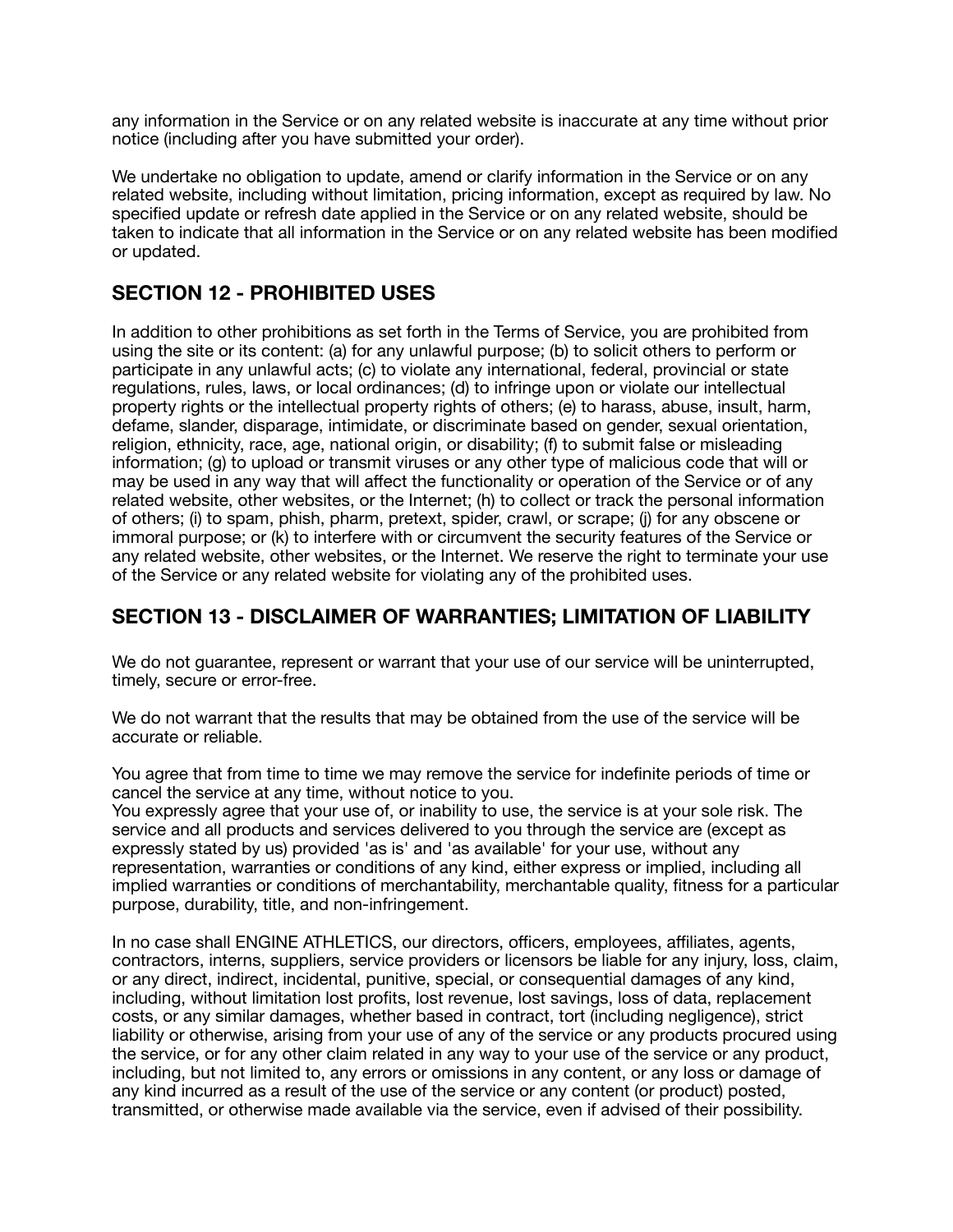Because some states or jurisdictions do not allow the exclusion or the limitation of liability for consequential or incidental damages, in such states or jurisdictions, our liability shall be limited to the maximum extent permitted by law.

# **SECTION 14 - INDEMNIFICATION**

You agree to indemnify, defend and hold harmless ENGINE ATHLETICS and our parent, subsidiaries, affiliates, partners, officers, directors, agents, contractors, licensors, service providers, subcontractors, suppliers, interns and employees, harmless from any claim or demand, including reasonable attorneys' fees, made by any third-party due to or arising out of your breach of these Terms of Service or the documents they incorporate by reference, or your violation of any law or the rights of a third-party.

# **SECTION 15 - SEVER-ABILITY**

In the event that any provision of these Terms of Service is determined to be unlawful, void or unenforceable, such provision shall nonetheless be enforceable to the fullest extent permitted by applicable law, and the unenforceable portion shall be deemed to be severed from these Terms of Service, such determination shall not affect the validity and enforceability of any other remaining provisions.

# **SECTION 16 - TERMINATION**

 The obligations and liabilities of the parties incurred prior to the termination date shall survive the termination of this agreement for all purposes.

These Terms of Service are effective unless and until terminated by either you or us. You may terminate these Terms of Service at any time by notifying us that you no longer wish to use our Services, or when you cease using our site.

If in our sole judgment you fail, or we suspect that you have failed, to comply with any term or provision of these Terms of Service, we also may terminate this agreement at any time without notice and you will remain liable for all amounts due up to and including the date of termination; and/or accordingly may deny you access to our Services (or any part thereof).

# **SECTION 17 - ENTIRE AGREEMENT**

The failure of us to exercise or enforce any right or provision of these Terms of Service shall not constitute a waiver of such right or provision.

These Terms of Service and any policies or operating rules posted by us on this site or in respect to The Service constitutes the entire agreement and understanding between you and us and govern your use of the Service, superseding any prior or contemporaneous agreements, communications and proposals, whether oral or written, between you and us (including, but not limited to, any prior versions of the Terms of Service).

Any ambiguities in the interpretation of these Terms of Service shall not be construed against the drafting party.

# **SECTION 18 - GOVERNING LAW**